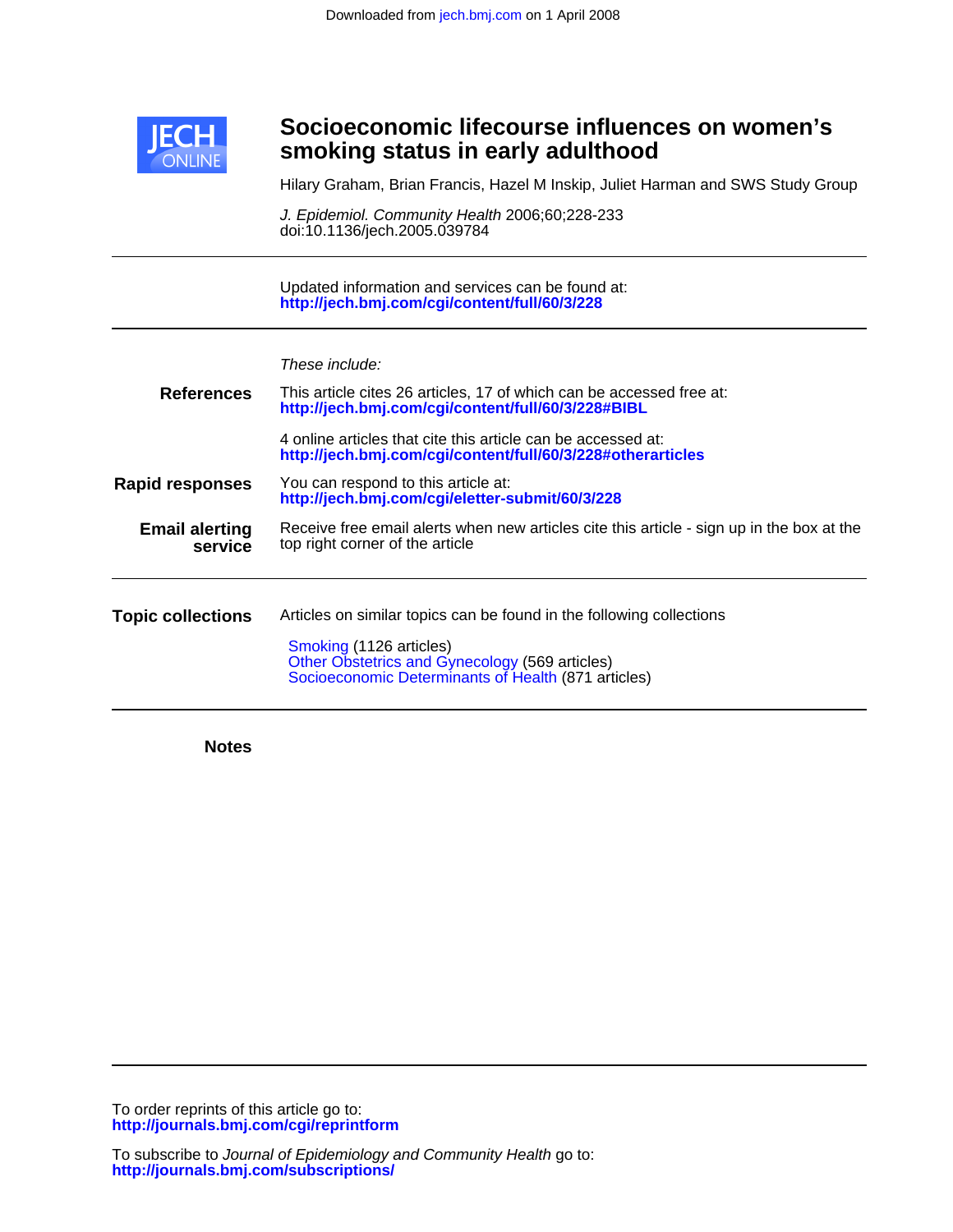## RESEARCH REPORT

# Socioeconomic lifecourse influences on women's smoking status in early adulthood

### Hilary Graham, Brian Francis, Hazel M Inskip, Juliet Harman, and SWS Study Team

............................................................... ............................................................... .

J Epidemiol Community Health 2006;60:228–233. doi: 10.1136/jech.2005.039784

Study objective: To incorporate women's domestic trajectories and circumstances into analyses of the socioeconomic influences on women's smoking status (current and former smoking) in early adulthood. Design: Cross sectional survey Setting: Southampton, UK.

See end of article for authors' affiliations

.......................

Correspondence to: Professor H Graham, Department of Health Sciences, Area 2, Seebohm Rowntree Building, University of York, YO30 6AS, UK; hmg501@york.ac.uk

Accepted for publication 25 October 2005 ....................... Participants: 8437 women aged 25-34 recruited from 1998-2002 via patient lists of general practices Main results: Domestic lifecourse factors contributed to the odds of being a current smoker and former smoker in models that included conventional measures of the socioeconomic lifecourse. Early motherhood, non-cohabitation, and lone motherhood increased the odds of smoking; early motherhood and noncohabitation reduced the odds of former smoking. For example, relative to childless women, odds ratios (OR) for women who had become mothers  $<$  20 years were 1.71 for smoking and 0.76 for former smoking. The effects of education and current SEP remained strong with the inclusion of childbearing and cohabitation variables for both outcomes. For instance, compared with women in education to age  $\geqslant$ 22, the odds ratio for smoking for those leaving school  $\leq 16$  was 3.37 and for former smoking was 0.42. Conclusions: Both the conventionally measured socioeconomic lifecourse and the domestic lifecourse contributed separately to the odds of smoking and former smoking, suggesting that lifecourse analyses should incorporate women's domestic circumstances as an important pathway of influence on their smoking status in early adulthood.

Increasing evidence that the socioeconomic environment in<br>
both childhood and adulthood influences adult health is<br>
starting to stimulate research on how social disadvantage<br>
these its tall agrees the source of populate li ncreasing evidence that the socioeconomic environment in both childhood and adulthood influences adult health is takes its toll across the course of people's lives.<sup>12</sup> This research has been characterised by, firstly, a reliance on a comparatively narrow conceptualisation of the socioeconomic lifecourse and, secondly, its application to a comparatively narrow range of health related outcomes.

Conceptually, the socioeconomic lifecourse is represented as a person's journey from the socioeconomic environment of the natal family (typically indexed by father's occupation), through the education system (years/level of education) to adulthood (own occupation). This trajectory captures important determinants of life chances and living standards in rich industrialised societies, and ones with powerful effects on disease and mortality risk in adulthood.<sup>34</sup> But defining the socioeconomic lifecourse through a person's relationship to the formal institutions of the labour market and the education system obscures their position in the informal institutions of home and family, positions that are integral to women's socioeconomic lifecourse. Thus, single women are more likely to live in lower income households than single men, and entry into and exit from marriage have greater effects on women's employment patterns, earnings, and household incomes.<sup>5 6</sup> Parenthood has higher economic opportunity costs for women, reducing employment rates and lifetime earnings.<sup>7</sup> Lone mothers face additional economic penalties, with poverty rates well above the mean across rich industrialised countries.<sup>8</sup> ° As such patterns suggest, a woman's partnership and parenthood trajectories are inseparable from the conventionally defined lifecourse. Thus poor childhood circumstances and low educational attainment anticipate early entry into motherhood,<sup>10 11</sup> a pathway to adulthood that in turn increases the risk of lone parenthood and future socioeconomic disadvantage.<sup>11</sup> <sup>12</sup>

The primary application of the lifecourse perspective has been to physiological markers of health risk, morbidity, and mortality.<sup>3,4,13</sup> But the concept is also important for understanding health related behaviours like cigarette smoking, which tracks across the lifecourse, $14-16$  increasingly displays socioeconomic gradients, $17-20$  and makes an important contribution to socioeconomic health inequalities.<sup>21 22</sup>

There is evidence that current socioeconomic position (SEP) has a powerful effect on smoking status after adjustment for childhood circumstances.<sup>14 23-25</sup> Childhood effects have also been found, both for smoking<sup>23 25</sup> and quitting,  $14\frac{25}{3}$  and more strongly for women than men,  $23\frac{25}{3}$  with education mediating the association between childhood SEP and adult smoking status.<sup>14 24 26</sup> While smoking status is related to social mobility, with the upwardly mobile less likely to smoke than those they leave behind, the overall effects of social mobility on smoking status are modest.<sup>15 16</sup>

Women's domestic trajectories and circumstances are rarely included in these socioeconomic lifecourse analyses. However, there is evidence that living with a partner reduces a woman's odds of smoking, after adjustment for childhood circumstances, education, and current SEP,<sup>24</sup> that both poor childhood circumstances and early motherhood contribute separately to the risk of adult smoking,<sup>12 26</sup> and that lone parenthood and economic hardship have separate effects on the odds of smoking.<sup>27 28</sup> In an analysis that included measures of the conventional socioeconomic lifecourse and women's domestic trajectories, age at entry into motherhood and being a single parent at age 33 increased the odds of persistent smoking across adulthood.26

Building on these studies, we include childbearing histories and cohabitation status in an analysis of the socioeconomic predictors of women's smoking status in early adulthood.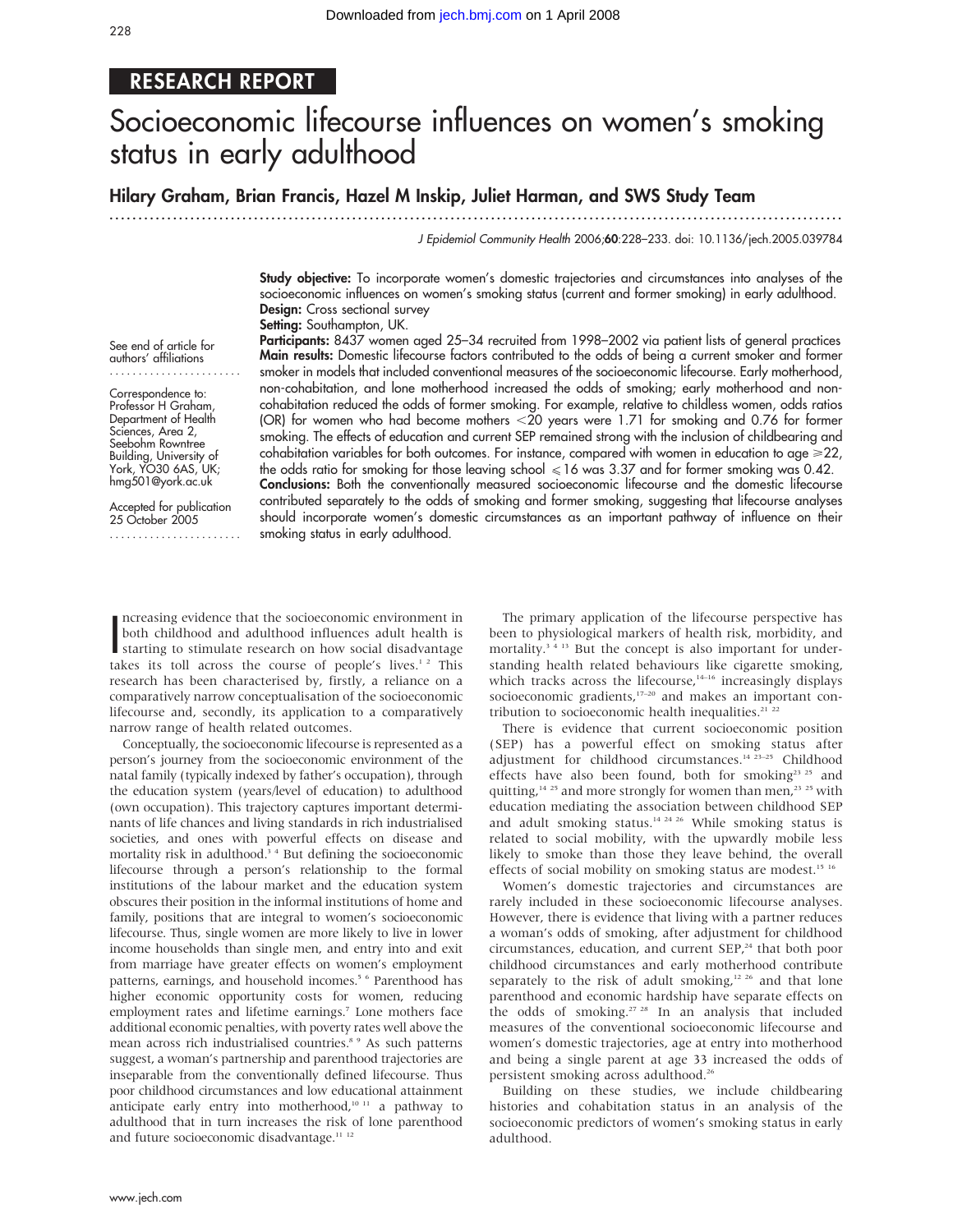#### Downloaded from [jech.bmj.com](http://jech.bmj.com) on 1 April 2008

Socioeconomic lifecourse influences on women's smoking status 229

|                                    | Number of cases | % Of sample      |  |
|------------------------------------|-----------------|------------------|--|
| Father's collapsed NS-SEC+         |                 |                  |  |
| Professional and Managerial        | 2084            | 24.7             |  |
| Intermediate                       | 2582            | 30.6             |  |
| Semi-routine/routine               | 2579            | 30.6             |  |
| Missing                            | 1192            | 14.1             |  |
| Woman's collapsed NS-SEC+          |                 |                  |  |
| Professional and Managerial        | 3254            | 38.6             |  |
| Intermediate                       | 2850            | 33.8             |  |
| Semi-routine/routine               | 2333            | 27.7             |  |
| Age of leaving full time education |                 |                  |  |
| 22 and over                        | 1218            | 14.4             |  |
| $19 - 21$                          | 1123            | 13.3             |  |
| $17 - 18$                          | 2330            | 27.6             |  |
| 16 and under                       | 3766            | 44.6             |  |
| Age of entry into motherhood       |                 |                  |  |
| No births at time of interview     | 3696            | 43.8             |  |
| 25 and over                        | 2178            | 25.8             |  |
| $22 - 24$                          | 1085            | 12.9             |  |
| 20 and 21                          | 690             | 8.2              |  |
| $<$ 20                             | 788             | 9.3              |  |
| Lone motherhood                    |                 |                  |  |
| <b>No</b>                          | 7623            | 90.4             |  |
| Yes                                | 814             | 9.6              |  |
| <b>Cohabitation status</b>         |                 |                  |  |
| Lives with partner                 | 6106            | 72.4             |  |
| Does not live with a partner       | 2331            | 27.6             |  |
| <b>Current smoker</b>              |                 |                  |  |
| <b>No</b>                          | 5959            | 70.6             |  |
| Yes                                | 2478            | 294              |  |
|                                    |                 | % Of ever smoked |  |
| Former smoker                      |                 |                  |  |
| <b>No</b>                          | 2478            | 64.0             |  |
| Yes                                | 1395            | 36.0             |  |
| Total who ever smoked              | 3873            | 100.0            |  |

## METHODS

#### Sample

The study is based on the Southampton Women's Survey (SWS) of 12 484 women aged 20–34 years who were not currently pregnant, resident in the city of Southampton, southern England. It was approved by the Southampton and South West Hampshire local research ethics committee. Participants were recruited from 1998 to 2002 via patient lists of general practices.<sup>29</sup> <sup>30</sup> Of those approached, 75% agreed to take part. The final sample is representative of the study population and has a deprivation and ethnic profile in line with that of England and Wales. To include both educational and childbearing trajectories in the transition to adulthood, our analyses are restricted to women aged 25 to 34. Women who had never had a paid job and whose occupation could therefore not be coded (8% in the target age group) were excluded, leaving a sample of 8437 for analysis.

#### Measures

All data were self reported. Current smokers were defined as those who smoked  $\geq 1$  cigarette per day; former smokers had smoked ≥1 cigarette per day for at least a year but were not current smokers at the time of the interview.

Table 1 lists socioeconomic lifecourse measures. Childhood SEP (based on father's occupation at birth) and current SEP (own full time current/last occupation, or part time occupation if never worked full time) were classified using the National Statistics-Socioeconomic Classification (NS-SEC) that, by categorising occupations according to their employment relations and conditions, provides an equivalent schema for male and female occupations.<sup>31</sup> The simplified classification was used (see table 1). For childhood SEP, women not reporting father's occupation (14%) were included as a separate category. Own SEP was coded by

current/last full time occupation (or part time if never worked full time). Seventy seven per cent were currently in full or part time employment; others, such as full time students and housewives out of the labour market who had previously worked, were coded by their last occupation.

Educational and childbearing trajectories were measured, respectively, by age of leaving full time education and by whether, and at what age, the woman had become a mother. Maternal status was derived from household information, and excludes children who had died or who were resident elsewhere. Cohabitation status was defined as living/not living with a partner. Age was included in the analyses as a continuous measure.

#### Data analysis

In initial analyses, logistic regression was used to predict current smoking and former smoking separately for each lifecourse factor. In mutually adjusted models that included age and childhood SEP, we examined the effects on smoking behaviour of the domestic lifecourse (childbearing histories and cohabitation status) before widening the model to include education and adult SEP. We show the statistical significance of removing each variable from this final model using the likelihood ratio test. Potential interactions between childhood SEP and subsequent lifecourse factors were also investigated.

#### RESULTS

Table 1 describes the socioeconomic and smoking profile of the sample. Smoking prevalence (29%) was lower and quit rates (36%) were higher than national rates for women aged 25–34 in 2000 (32% and 29% respectively).<sup>18</sup> These rate differences were in line with regional variations in smoking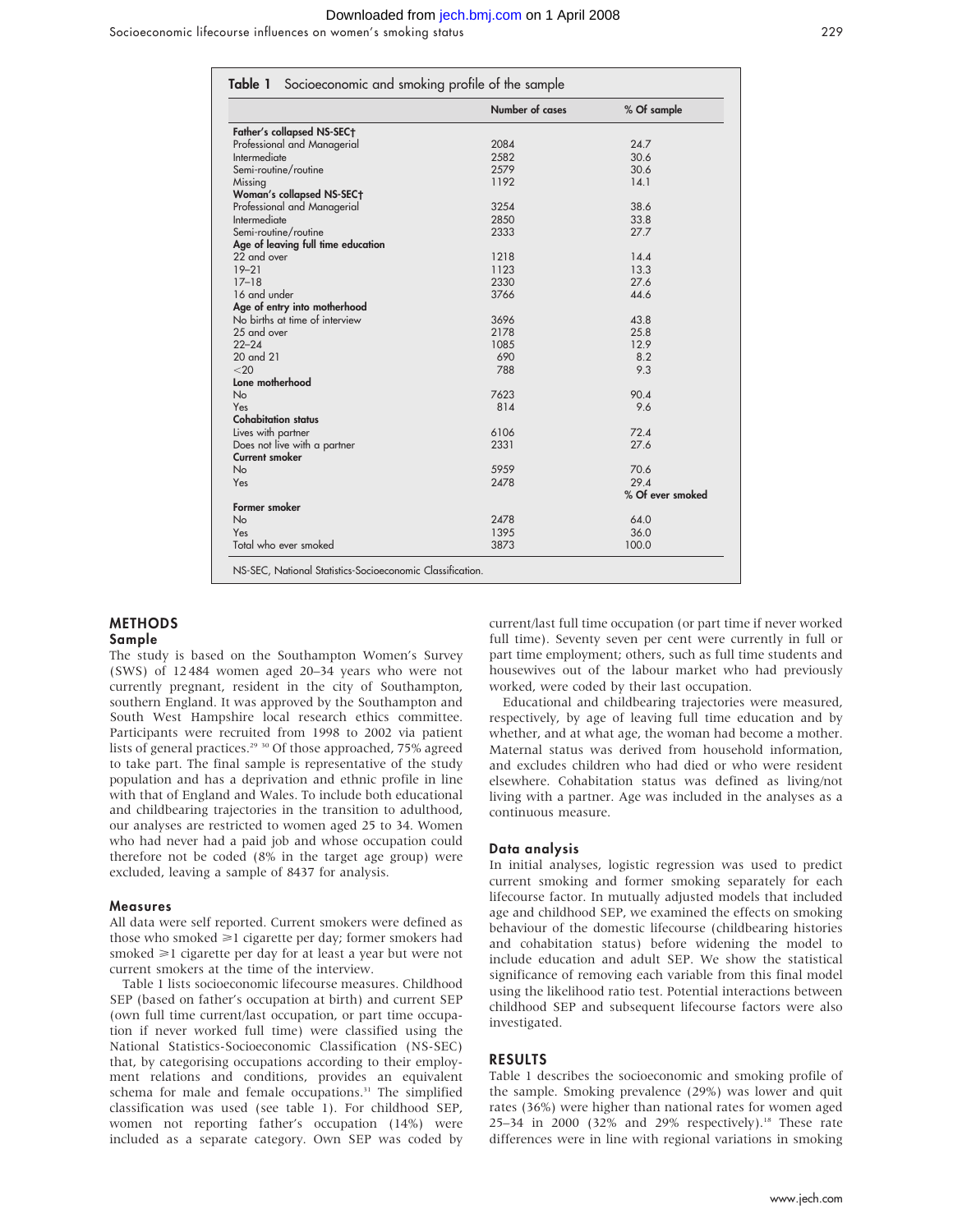Table 2 Current smoking: prevalence rates, unadjusted and mutually adjusted odds ratios (95% confidence intervals) (n = 8437). Effects of childhood socioeconomic position, parenthood histories and domestic circumstances, and education and adult socioeconomic position

|                                    | $\%$<br>A | <b>Unadjusted OR</b><br>and 95% CI | Mutually adjusted OR and 95% CI |                       |                       |
|------------------------------------|-----------|------------------------------------|---------------------------------|-----------------------|-----------------------|
|                                    |           | B                                  | C                               | D                     | E                     |
| Aget                               |           | $0.98$ (0.96, 1.00)                | $0.98$ $(0.96, 1.00)$           | $0.99$ $(0.97, 1.00)$ | 0.97 (0.95,0.99)**    |
| Father's collapsed NS-SEC          |           |                                    |                                 |                       |                       |
| Professional and Managerial        | 22.4      |                                    |                                 |                       | $1***$                |
| Intermediate                       | 26.6      | $1.26$ (1.10,1.44)                 | $1.26$ (1.11, 1.45)             | 1.17(1.02, 1.35)      | 0.97(0.84, 1.12)      |
| Semi-routine/routine               | 34.4      | 1.82 (1.60, 2.07)                  | 1.83 (1.60, 2.08)               | $1.52$ (1.32, 1.74)   | 1.13 (0.98, 1.30)     |
| Missing                            | 36.5      | 1.99 (1.70, 2.33)                  | 2.00 (1.71, 2.34)               | 1.68(1.43, 1.98)      | 1.36(1.15, 1.61)      |
| Age of entry into motherhood       |           |                                    |                                 |                       |                       |
| No births at time of interview     | 25.0      |                                    |                                 |                       | $1***$                |
| 25 and over                        | 19.8      | 0.74(0.65, 0.84)                   |                                 | $0.74$ (0.64,0.87)    | $0.63$ $(0.54, 0.74)$ |
| $22 - 24$                          | 32.8      | $1.47$ $(1.27, 1.70)$              |                                 | $1.26$ (1.06, 1.49)   | $0.87$ (0.73, 1.04)   |
| 20 and 21                          | 47.4      | 2.72 (2.30,3.21)                   |                                 | 2.15 (1.78, 2.60)     | 1.35(1.10, 1.65)      |
| Under 20                           | 55.6      | $3.75$ $(3.20, 4.40)$              |                                 | 3.01(2.51, 3.60)      | 1.71(1.41, 2.08)      |
| <b>Cohabitation status</b>         |           |                                    |                                 |                       |                       |
| Lives with a partner               | 26.3      | 1                                  |                                 |                       | $1*$                  |
| Does not live with a partner       | 37.5      | 1.68 (1.52, 1.86)                  |                                 | 1.24(1.07, 1.45)      | $1.22$ $(1.05, 1.42)$ |
| Lone mother (child/no partner)‡    |           |                                    |                                 |                       |                       |
| <b>No</b>                          | 26.5      |                                    |                                 |                       | $1***$                |
| Yes                                | 56.1      | 3.55(3.06, 4.11)                   |                                 | 2.01 (1.61, 2.51)     | 1.93(1.54, 2.42)      |
| Age of leaving full time education |           |                                    |                                 |                       |                       |
| $22 +$                             | 12.6      |                                    |                                 |                       | $1***$                |
| $19 - 21$                          | 17.5      | 1.46(1.16, 1.84)                   |                                 |                       | 1.40(1.11, 1.77)      |
| $17 - 18$                          | 25.6      | 2.38 (1.96, 2.89)                  |                                 |                       | 2.10 (1.71, 2.57)     |
| 16 and under                       | 40.7      | 4.73 (3.95,5.67)                   |                                 |                       | 3.37(2.75, 4.13)      |
| <b>Woman's collapsed NS-SEC</b>    |           |                                    |                                 |                       |                       |
| Professional and Managerial        | 20.4      |                                    |                                 |                       | $1***$                |
| Intermediate                       | 28.0      | 1.51(1.35, 1.70)                   |                                 |                       | $1.08$ (0.95, 1.22)   |
| Semi-routine/routine               | 43.6      | 3.01 (2.68, 3.39)                  |                                 |                       | 1.55(1.35, 1.78)      |

mothers in models D and E gives the additional effect of living with a child for a woman without a partner.

status in England, with prevalence in the south east lower than both northern regions and the country as a whole.<sup>18</sup>

Smoking behaviour was socially patterned. Across both conventional and domestic lifecourse indicators, women on disadvantaged social trajectories had higher rates and unadjusted odds of current smoking, and had lower rates and odds of cessation (tables 2 and 3, columns A and B).

The initial mutually adjusted model, including only age and childhood SEP, showed that women from professional/ managerial backgrounds have a lower odds of smoking and higher odds of quitting than other groups (tables 2 and 3, column C). When the model was extended to include the domestic lifecourse (column D), age of motherhood, cohabitation status, and lone motherhood contributed separately to the prediction of current smoking, and age of motherhood and cohabitation status to the odds of quitting. Compared with women who were not mothers, the odds of smoking among women whose first child was born at age  $\leq 21$  were considerably higher; their odds of quitting were appreciably reduced. Women entering motherhood at ≥25 years had lower odds of smoking and higher odds of quitting than the reference group of non-mothers.

In the final model (tables 2 and 3, column E), domestic factors continued to influence the odds of both outcomes. While attenuated, strong effects for age of motherhood remain. For current smoking, odds were higher for those who had become mothers in their late teens and early 20s, relative both to women who were still childless and to those who were mothers at age 25 and over. Odds rose as age of motherhood fell (OR 1.71, CI 1.41, 2.08, for first birth at  $<20$ years). Living without a partner (OR 1.22, CI 1.05, 1.42) and, over and above this, being a lone mother (OR 1.93, CI 1.54, 2.42) added further to the odds of smoking. The odds declined with age.

For quitting, odds were lower for women who became a mother before age 20 than for the reference group of women who were still childless. But odds were at their highest among women who entered motherhood at or after the age of 25 (OR 1.64, CI 1.33,2.02). Partnership status also contributed separately to the prediction of quitting, with odds considerably lower (OR 0.64, CI 0.51,0.80) for non-cohabiting women. Being a lone mother had no additional effect over and above age of motherhood and partnership status. The odds of quitting increased with age.

In this final model, education and adult SEP contributed separately to the odds of both outcomes. The odds of smoking for women who left full time education at the minimum age are over three times higher (OR 3.37, CI 2.75, 4.13) than for those staying beyond age 21; their odds of quitting were more than halved (OR 0.42, CI 0.32, 0.54).

Because our measure of childhood and adult SEP includes a wide range of occupations within its three categories, we repeated the modelling process using the registrar general's social class classification (social class I/II, III non-manual, III manual, IV/V) in place of NS-SEC. The odds ratios for the other variables were unchanged, with pronounced effects of education and the domestic lifecourse remaining (results not given). We also repeated the analysis, entering childhood SEP, education and current SEP together first and then adding the three domestic lifecourse measures. The effects of the conventional lifecourse measures were little attenuated by the inclusion of the domestic lifecourse measures (results not given).

Testing for interactions in model E, childhood circumstances were found to modify the effect of lone motherhood on current smoking. The effect of lone motherhood was greater for women from professional and managerial backgrounds (OR 2.51, CI 1.63,3.89) than for women whose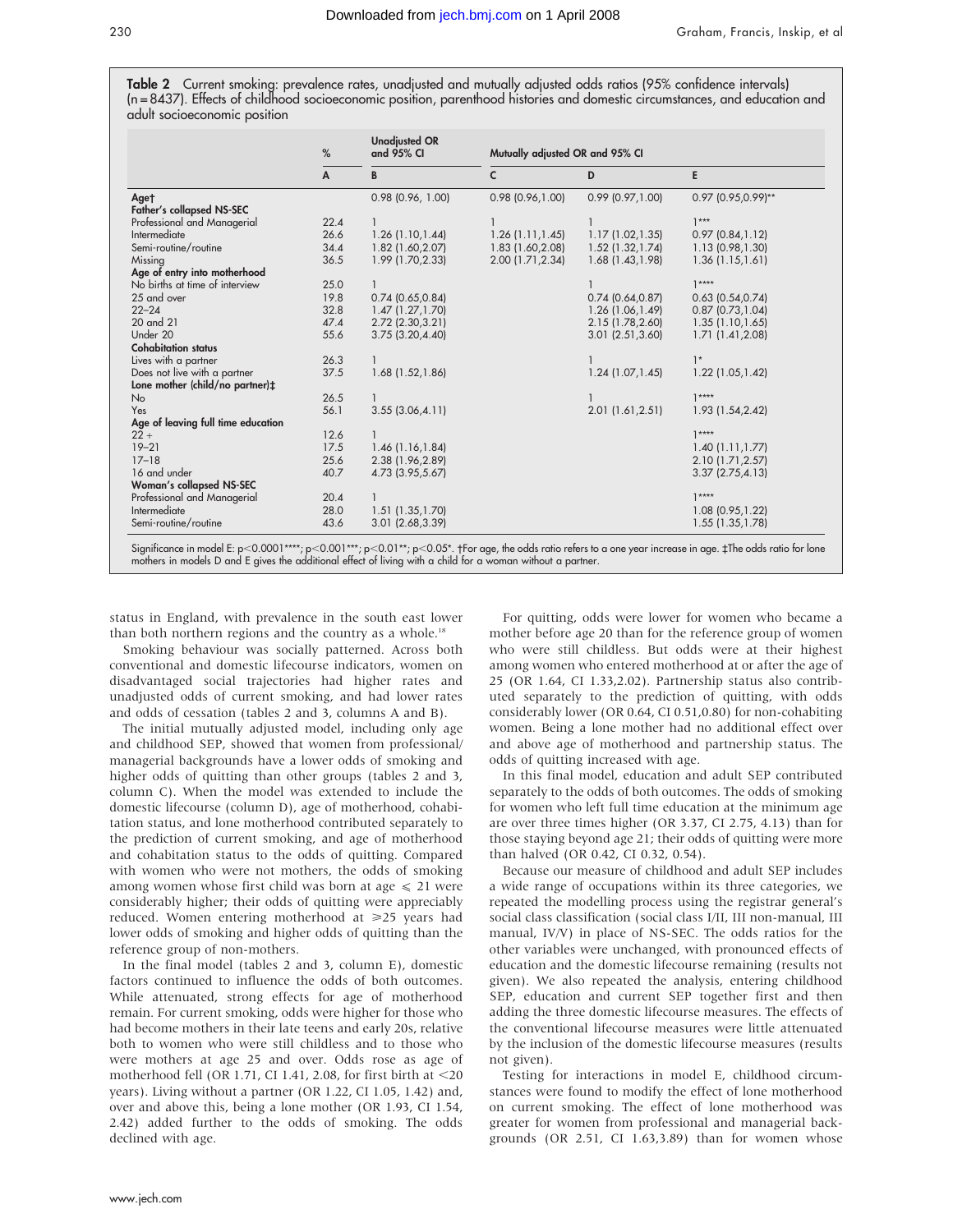Table 3 Quitting smoking: prevalence rates, unadjusted and mutually adjusted odds ratios (95% confidence intervals) (n = 3873). Effects of childhood socioeconomic position, parenthood histories and domestic circumstances, and education and adult socioeconomic position

|                                    | %<br>A | <b>Unadjusted OR</b><br>and 95% CI<br>B | Mutually adjusted OR and 95% CI |                       |                       |
|------------------------------------|--------|-----------------------------------------|---------------------------------|-----------------------|-----------------------|
|                                    |        |                                         | c                               | D                     | E                     |
| Aget                               |        | 1.04(1.01, 1.06)                        | $0.98$ $(0.96, 1.00)$           | 1.02 (0.99, 1.05)     | 1.03 (1.01, 1.06)*    |
| Father's collapsed NS-SEC          |        |                                         |                                 |                       |                       |
| Professional and Managerial        | 43.9   |                                         |                                 |                       |                       |
| Intermediate                       | 36.9   | 0.75(0.62, 0.90)                        | $0.74$ (0.62,0.89)              | $0.79$ $(0.65, 0.95)$ | $0.89$ $(0.74, 1.09)$ |
| Semi-routine/routine               | 32.1   | $0.60$ $(0.50, 0.72)$                   | $0.60$ $(0.50, 0.71)$           | $0.65$ $(0.54, 0.79)$ | $0.82$ (0.67,0.99)    |
| Missing                            | 32.2   | $0.61$ (0.49,0.75)                      | $0.60$ $(0.49, 0.75)$           | $0.68$ (0.54,0.84)    | 0.81(0.64, 1.01)      |
| Age of entry into motherhood       |        |                                         |                                 |                       |                       |
| No births at time of interview     | 37.2   |                                         |                                 |                       | $1***$                |
| 25 and over                        | 49.3   | $1.64$ (1.38, 1.95)                     |                                 | 1.46 (1.19,1.79)      | 1.64 (1.33, 2.02)     |
| $22 - 24$                          | 35.2   | 0.91(0.75,1.12)                         |                                 | 0.93(0.74,1.17)       | 1.22 (0.96, 1.55)     |
| 20 and 21                          | 26.0   | $0.59$ $(0.47, 0.75)$                   |                                 | $0.64$ (0.49,0.84)    | 0.90(0.68, 1.19)      |
| Under 20                           | 21.4   | $0.46$ (0.37,0.58)                      |                                 | $0.49$ (0.38,0.63)    | $0.76$ $(0.58, 0.99)$ |
| <b>Cohabitation status</b>         |        |                                         |                                 |                       |                       |
| Lives with a partner               | 40.5   |                                         |                                 |                       | $1***$                |
| Does not live with a partner       | 25.7   | $0.51$ $(0.44, 0.59)$                   |                                 | $0.62$ (0.50,0.78)    | $0.64$ (0.51,0.80)    |
| Lone mother (child/no partner)‡    |        |                                         |                                 |                       |                       |
| No                                 | 38.7   |                                         |                                 |                       |                       |
| Yes                                | 20.4   | $0.40$ $(0.33, 0.50)$                   |                                 | $0.74$ $(0.54, 1.02)$ | $0.76$ $(0.55, 1.05)$ |
| Age of leaving full time education |        |                                         |                                 |                       |                       |
| $22 +$                             | 57.2   |                                         |                                 |                       | $1***$                |
| $19 - 21$                          | 47.5   | $0.68$ $(0.50, 0.90)$                   |                                 |                       | $0.70$ $(0.52, 0.95)$ |
| $17 - 18$                          | 37.9   | $0.46$ $(0.36, 0.58)$                   |                                 |                       | $0.51$ $(0.39, 0.66)$ |
| 16 and under                       | 29.7   | $0.32$ (0.25,0.40)                      |                                 |                       | $0.42$ (0.32,0.54)    |
| Woman's collapsed NS-SEC           |        |                                         |                                 |                       |                       |
| Professional and Managerial        | 45.8   |                                         |                                 |                       | $1***$                |
| Intermediate                       | 38.1   | $0.73$ $(0.62, 0.85)$                   |                                 |                       | 0.91(0.76, 1.08)      |
| Semi-routine/routine               | 25.2   | 0.40(0.34, 0.47)                        |                                 |                       | $0.60$ $(0.50, 0.72)$ |

Significance in model E: p<0.0001\*\*\*\*; p<0.001\*\*\*; p<0.01\*\*; p<0.05\*. †For age, the odds ratio refers to a one year increase in age. ‡The odds ratio for lone mother in models D and E gives the additional effect of living with a child for a woman without a partner.

fathers had been in semi-routine/routine occupations (OR 1.46, CI 0.77,2.78).

#### **DISCUSSION**

The socioeconomic lifecourse is a theoretical construct introduced into social epidemiology to highlight the association between social circumstances at different life stages, and the ways in which these accumulate and interact in the relation with adult health. Conventionally measured by childhood SEP, education, and adult SEP, the concept can obscure factors known to have a stronger effect on life chances and living standards of women than men, including partnership and parenting trajectories. As a rich seam of sociological research has shown, women's socioeconomic trajectories are fashioned by both gender and socioeconomic inequality, with investment in early motherhood central to the identities of young women negotiating a pathway to adulthood against a backdrop of material and social

#### Policy implications

Public health policies should be widened beyond their traditional focus on changing individual behaviour, to moderating the unequal lifecourse pathways in which smoking careers are embedded. This broader vision of tobacco control policy would include evaluation of policies that influence children's exposure to disadvantage, the life chances of young people heading for early school leaving and early parenthood, and the social and material circumstances of women, particularly lone mothers, whose employment opportunities are restricted to the low waged sectors of the labour market.

disadvantage.<sup>32 33</sup> As such research suggests, the socioeconomic lifecourse is gendered. Conventional indicators may therefore be detecting only some of its influences on health behaviours that, like cigarette smoking, track from adolescence into adulthood.<sup>14 26</sup> <sup>34</sup> <sup>35</sup>

There are few prospective studies capable of identifying the temporal relations between women's socioeconomic trajectories and their smoking careers. Most of the birth cohort studies relate to men and to older cohorts growing up in a time of greater stability in domestic trajectories.<sup>3</sup> 4 Analyses based on such studies may therefore underestimate the effect of early motherhood and lone motherhood on the smoking careers of young women today. This contemporary study was based in the UK, where, as in other rich societies, transitions

#### What this paper adds

- It extends the concept of the socioeconomic lifecourse beyond its conventional focus on childhood circumstances, education, and adult socioeconomic position to include domestic trajectories and circumstances that are integral to women's socioeconomic lifecourse.
- Through an analysis of a contemporary study of women, it highlights the contribution of the domestic lifecourse, as well as the conventionally measured lifecourse, to the odds of smoking and quitting in early adulthood.
- **•** It suggests that women's domestic trajectories and circumstances should be recognised as important pathways of influence on smoking in public health research and policy.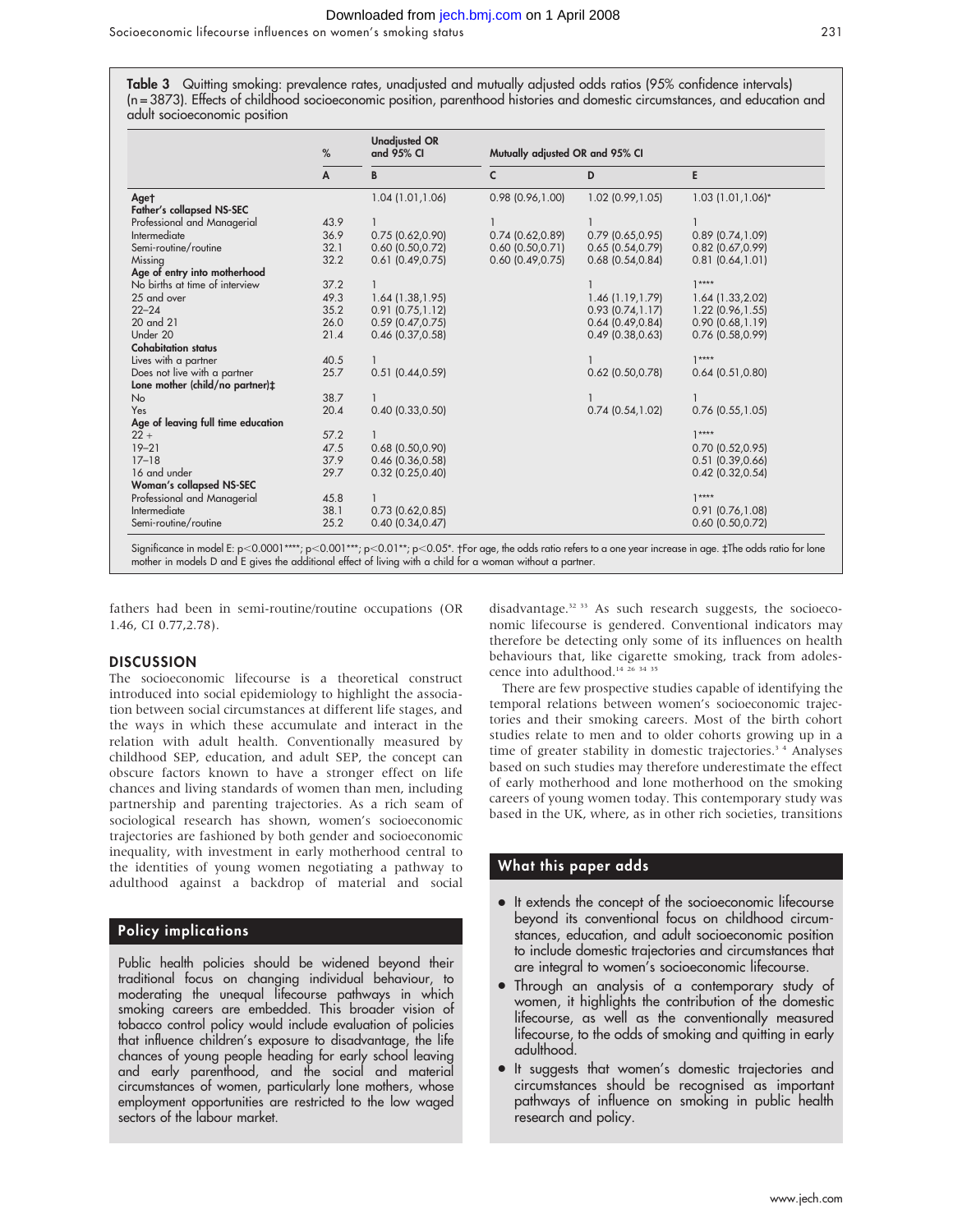to adulthood are lengthening and poverty rates among young adults have been rising, $9^{36}$  37 family structures are changing, and more young adults are forming single person households and lone parent families.<sup>9 36 37</sup> Childhood SEP was derived from recalled father's occupation and smoking status was self reported. Validation studies show that both measures are broadly reliable,<sup>38</sup> 39</sup> with no systematic socioeconomic biases in underreporting of smoking.40 41

In line with other studies in rich societies, we found that smoking risk was strongly patterned by social background, educational pathways, and current occupational status.<sup>15</sup> <sup>23-25</sup> Consistent with their findings, education and, to a lesser degree, current SEP were predictive of quitting.42 43 Our limited measures of childhood and adult SEP may have resulted in an overestimation of the effects of education, with education capturing dimensions of both family background and current circumstances. However, other studies have similarly noted the importance of educational trajectories in shaping smoking careers.<sup>14 24 42 44</sup>

Our study adds to these findings by highlighting the association between women's domestic circumstances and smoking status in early adulthood, with effects that remain after adjustment for conventional measures of the socioeconomic lifecourse. Women following disadvantaged trajectories into early and lone motherhood had higher odds of smoking than those who deferred childbearing and parented within a cohabiting relationship; among the ever-smokers, early motherhood and non-cohabitation reduced the odds of quitting. Reliance on own occupation to measure adult SEP may underestimate its contribution relative to domestic lifecourse factors, with the latter potentially capturing the effects of partner's socioeconomic position on women's living standards and life chances. However, substituting household measures of SEP (social housing and receipt of means tested benefits) for own NS-SEC left the effects of both the conventional and the domestic lifecourse factors on the odds of current smoking and quitting largely unchanged. Elsewhere, early motherhood has been found to increase the odds of adult smoking, over and above the effects of poor childhood circumstances<sup>12 26</sup> and lone parenthood to both increase the odds of smoking<sup>27</sup> <sup>28</sup> and to reduce the odds of quitting.27 43

The lowest odds of smoking and the highest odds of quitting were among women who had their first child at age  $\geq$ 25: they were less likely to smoke and more likely to have quit than both younger mothers and women who were not mothers at the time of interview. While rates of post-partum resumption are high, pregnancy has a long term cessation effect,<sup>42</sup> an effect that is more pronounced for first time mothers.45 46 Consistent with these patterns, women who were mothers by their mid-20s were more likely to be former smokers and less likely to be smokers than non-mothers.

While our study points to the importance of the domestic lifecourse for women's smoking status in early adulthood, its cross sectional design means that findings are suggestive not conclusive. Further caveats need to be made. Firstly, father's occupation was not recorded for 14% of the sample, a group with higher adjusted odds of smoking than women from semi-routine and routine backgrounds. Compared with women from these backgrounds, women with missing information on childhood SEP were more likely to have stayed in education beyond 16 (50%  $v$  42%) and to be in a professional/managerial occupation (34%  $\nu$  28%). But they were more likely to have lost contact with their fathers (21% v 1%) and to be adopted (8%  $\nu$  0.3%). As this suggests, the "missing data" category may be measuring dimensions of psychosocial disadvantage not captured by father's NS-SEC. When analyses were redone to exclude this group, the odds ratios for all predictors were little changed for either smoking

outcome, and childhood SEP remained a significant predictor of current smoking at the 5% level. None the less, information on father's occupation would have enabled the group to be classified within the NS-SEC schema, with a potentially larger effect on the predictors.

Secondly, our measure of parenthood trajectories, derived from a sample of women at various points in their reproductive careers, combined being a mother with age at first birth. Other datasets suggest that, for women  $\leq$ 25 years, age at first birth is strongly associated with past and future socioeconomic circumstances and with adult smoking status.<sup>12 47</sup> At ages  $\geq$  25, women are less socially differentiated by age at first birth; in consequence, the measure adds little explanatory power to lifecourse models for older women.<sup>124</sup> As a further check, we repeated the analyses for the subsample of women who were already mothers  $(n = 4741)$ . With lone motherhood included, cohabitation status was redundant. The lifecourse predictors, and their relative contribution to the prediction of current smoking and quitting, were unchanged.

Thirdly, there is some evidence that adolescent smoking status influences subsequent social mobility,<sup>48</sup> effects that are hard to detect in cross sectional surveys. A limited check of the effects of a change in NS-SEC between childhood and adulthood on the odds of smoking was undertaken. Such a change was found to have no extra effect over and above those of childhood and adult SEP.

Finally, the study is located in a society where the economic opportunity cost of caring for children is higher than elsewhere.<sup>49</sup> In separate analyses of the SWS, we examined the contribution of women's domestic and socioeconomic trajectories to their current SEP. While strong effects of childhood circumstances and education were seen, both parenthood histories and partnership status emerged as powerful predictors. As this suggests, it would be important to repeat the analysis in societies where the socioeconomic impact of women's reproductive trajectories is less pronounced, to build a cross-national perspective on the effects of childbearing and cohabitation status on women's smoking status in early adulthood.

#### **CONCLUSIONS**

Our study builds on evidence that domestic trajectories and circumstances capture exposures that have yet to be incorporated into the concept of the socioeconomic lifecourse. Consistent with other studies, it shows that women's domestic circumstances may represent an important pathway of influence on their smoking status, operating over and above the effects of the childhood SEP-education-adult SEP trajectory.

Two broad conclusions can be drawn. Firstly, it suggests that lifecourse analyses should be widened to include pathways into social and health disadvantage beyond those indexed by conventional measures of SEP. Our focus on gendered socioeconomic pathways is one part of this larger task of elucidating the processes that shape health risk over the lifecourse in rich, but increasingly diverse, dynamic, and polarised, societies.

Secondly, our study adds to evidence that public health policies should be widened beyond their traditional focus on changing individual behaviour, to moderating the unequal lifecourse pathways in which smoking careers are embedded.<sup>50 51</sup> This broader vision of tobacco control policy would include evaluation of policies that influence children's exposure to disadvantage, the life chances of young people heading for early school leaving and early parenthood, and the social and material circumstances of women, particularly lone mothers, whose employment opportunities are restricted to the low waged sectors of the labour market.